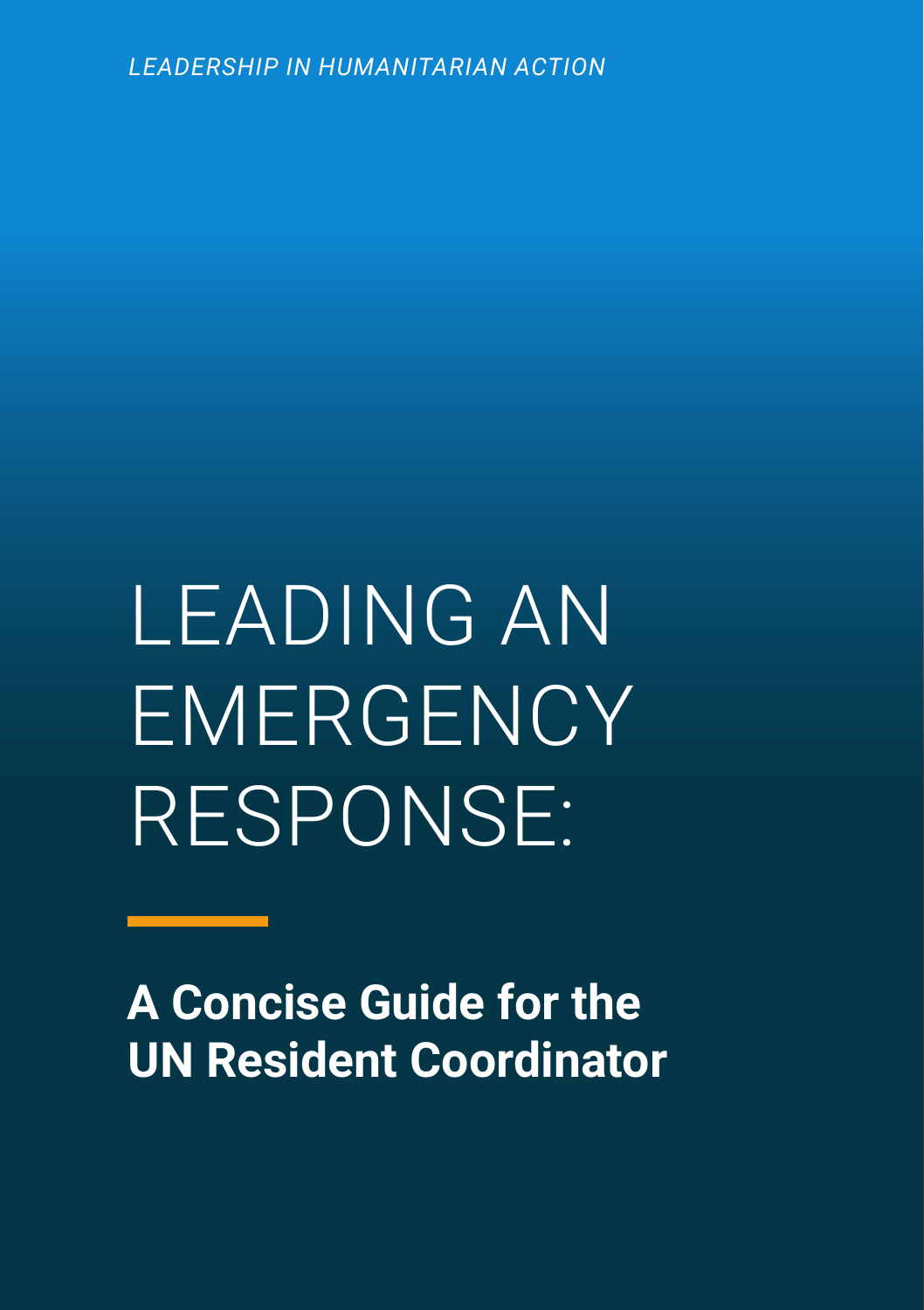### **INTRODUCTION**

### BACKGROUND

The UN Resident Coordinator (RC), when called upon to lead and coordinate an emergency response, is ultimately accountable in his/her humanitarian role to the populations in need – whether designated as a Humanitarian Coordinator or not. When responding to humanitarian emergencies, RCs report directly to the Emergency Relief Coordinator (ERC). They should immediately inform the ERC of the emergency, forward available information and consult on the future course of action.

**OCHA Support:** As the RC, your first port of call is the OCHA country office, if one exists. If there is no OCHA presence in your country, contact the OCHA regional office.

At headquarters level, your entry point is the Director of OCHA's Operations and Advocacy Division, based in New York. For urgent support needs contact the Director of the Coordination Division, based in Geneva.

### **PREPAREDNESS**

Successful humanitarian response is dependent on comprehensive emergency preparedness and effective information management. This ensures that when an international response is required, response mechanisms can be stood up quickly to address gaps where these exist or adapt existing structures to the specific needs of the humanitarian response.

### **HOW TO USE THIS GUIDE**

This supplementary guide outlines actions to take at the onset of an emergency – whether it be a natural disaster, an escalation of conflict or a rapid deterioration in humanitarian conditions – and serves as a reminder of actions and events to anticipate during the response. As situations vary, the type and order of activities must be adapted to the context, including the nature of the emergency, the stakeholders and actors involved, the available resources and capacity, and the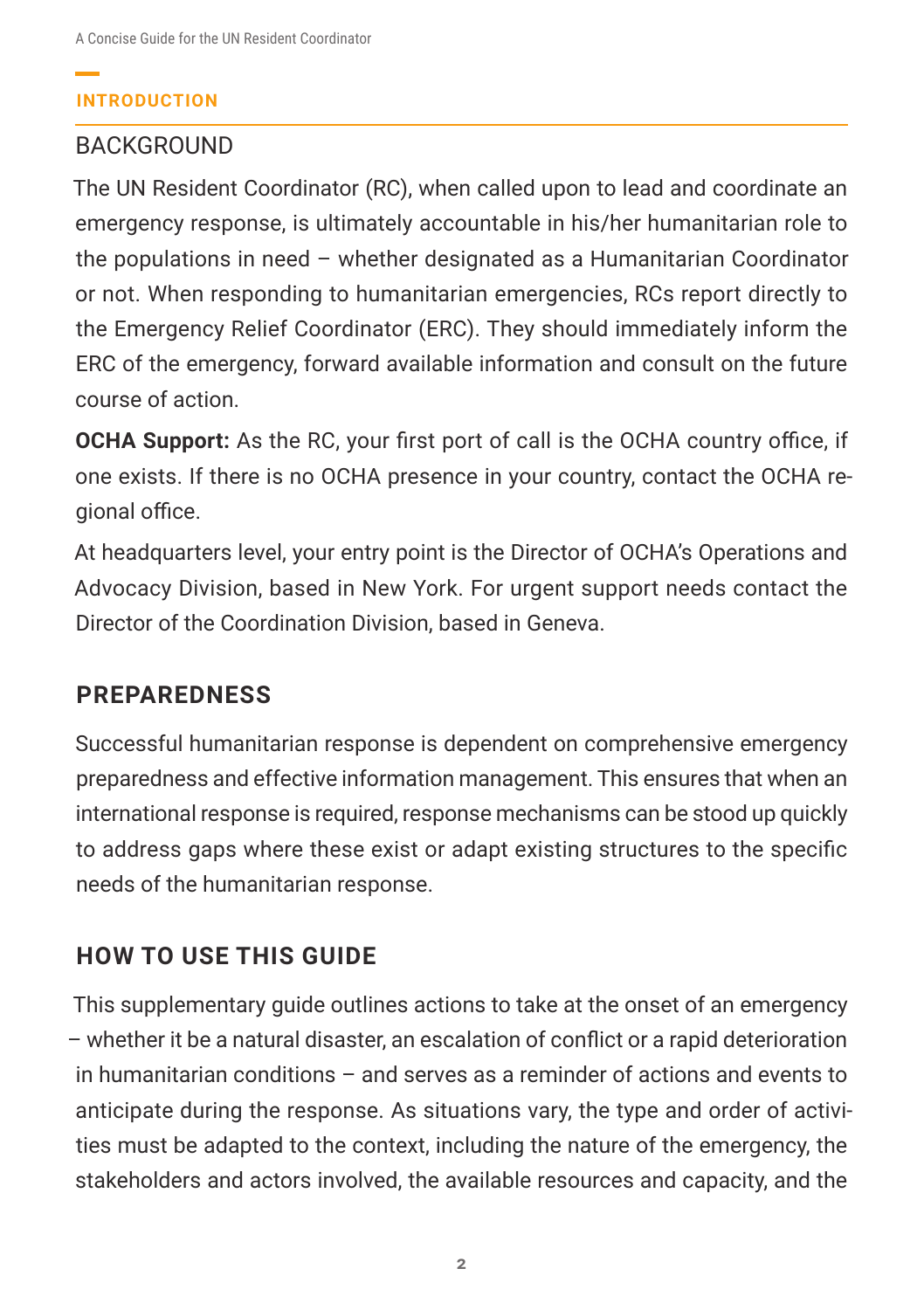operational environment. Whatever the context, coordination must take place in a manner that neither undermines adherence to humanitarian principles nor exposes affected populations or humanitarian workers to greater risks.

# **THE THREE REQUIREMENTS IN RESPONDING TO AN EMERGENCY**

The following apply to all emergencies, regardless of whether the Government has requested, welcomed or declined international assistance. The RC must:

- 1. Complement Government action
	- As set out in General Assembly resolution 46/182, each State has the responsibility, first and foremost, to take care of the people affected by emergencies within its territory by initiating, organizing, coordinating and implementing humanitarian assistance.
	- The RC should support national efforts by leading and coordinating the humanitarian action of relevant organizations in country, whenever possible in coordination with national and local authorities.
	- States and other relevant actors (such as armed groups party to a conflict) are called upon to facilitate the work of impartial humanitarian organizations in implementing humanitarian assistance.

2. Promote respect for international humanitarian and human rights law, and humanitarian principles

- In all activities, the RC is guided by international humanitarian law (IHL), international human rights law (IHRL) and the humanitarian principles of humanity, neutrality, impartiality and independence.
- 3. Be guided by the Principles of Partnership
	- Relations among organizations involved in humanitarian action are governed by the Principles of Partnership: equality, transparency, results-oriented approach, responsibility and complementarity. Humanitarian action is a collaborative endeavour that strives to deliver collective outcomes and the accountability of all actors to implement agreed global humanitarian policies.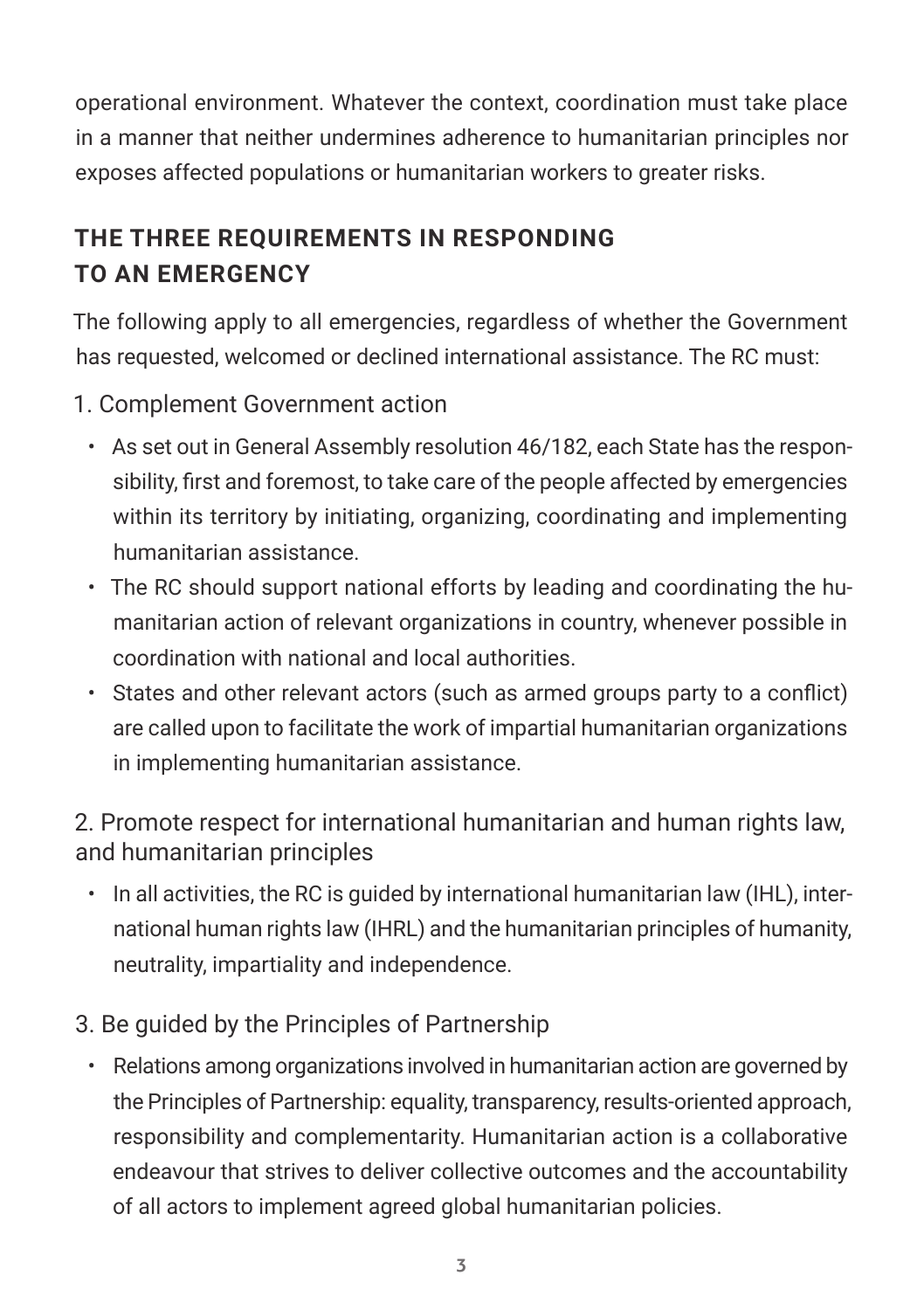# Emergency Response Timeline

# Needs Assessment, Response Planning, Aid Delivery and Coordination at Country Level

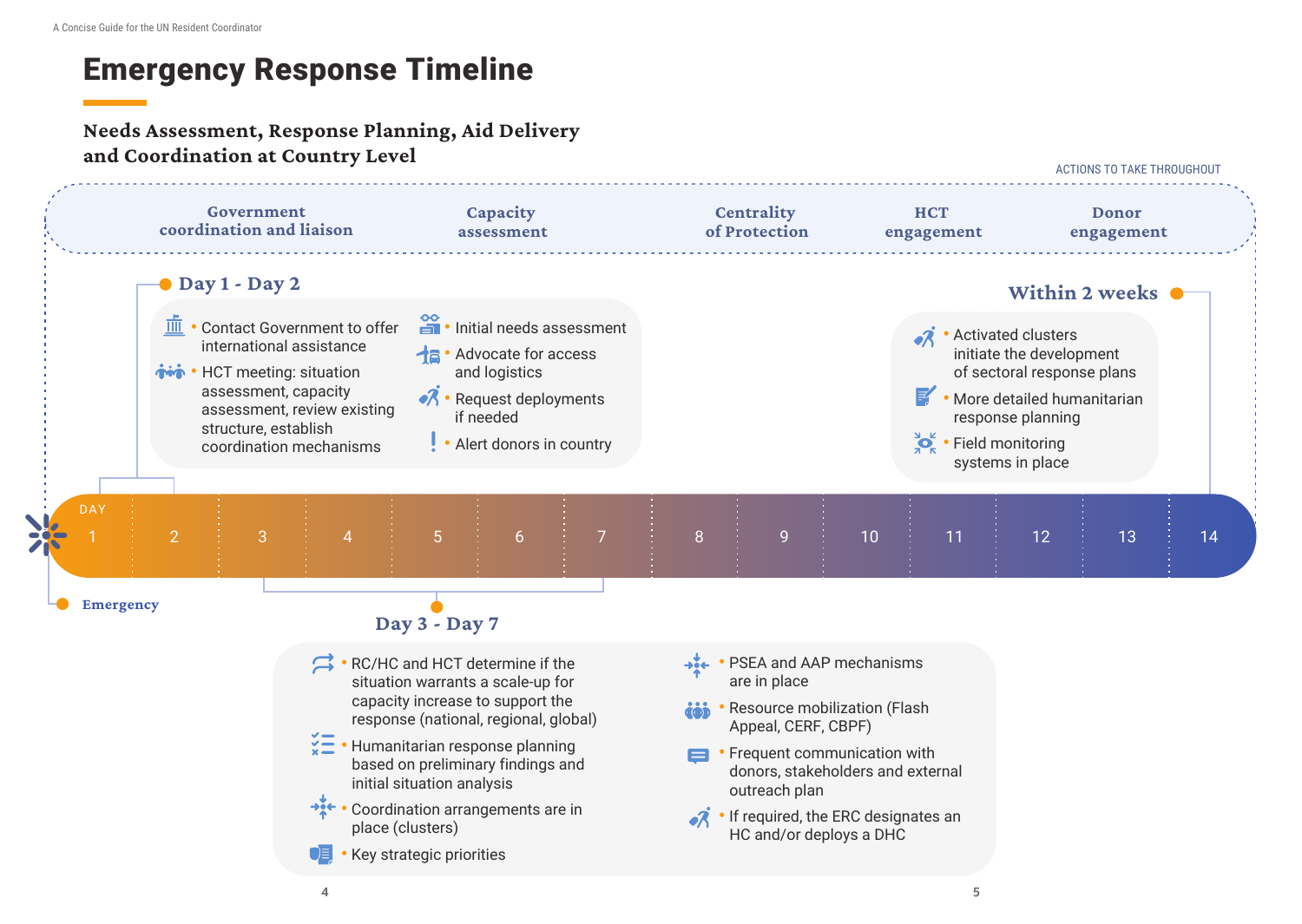# FIVE ESSENTIAL STEPS TO TAKE IMMEDIATELY

**1** Alert the ERC (or in small- or medium-scale crises, the OCHA regional office) and provide an initial assessment of the situation: an overview of the crisis, response capacities and gaps.

Based on all available sources, and drawing on baseline information gathered as part of the minimum preparedness actions, develop a preliminary understanding of the scale, urgency and complexity of the crisis. This includes the most urgent and immediate needs of the affected population; the available capacity of national, local, regional and international actors, including of the RC's office or the OCHA country office; and the potential response and (immediate) resources required. OCHA (or the RC's office) supports the compilation of information, with inputs from in-country humanitarian actors if feasible given time constraints. This includes any data, including geospatial data, on affected people; a description of the context, including access, logistics and security; an overview of capacity to respond; the Government's decision on whether to receive or welcome international assistance; a projection of how the situation may evolve; and any immediate support requirements for the RC's office/OCHA. As a matter of urgency, this input can be provided verbally by telephone to the ERC/OCHA regional office.



Contact the national authorities to coordinate with the relevant Government agencies, other relevant actors and with regional organizations, where applicable.

Ascertain the extent of the crisis and, if needed, contact the relevant Government counterpart and other relevant authorities (e.g. other parties in a conflict) to offer humanitarian services for people affected by the crisis. Promote respect for IHRL and IHL by all parties, including non-State armed groups if applicable. A Government may formally request international assistance, or it may want to avoid public statements of humanitarian need by discreetly accepting offers of aid. Organizations already working in country may consider whether (and how) to re-direct assistance from ongoing programmes to the affected areas, following consultations with the State, other relevant actors and donors. As far as possible, seek cooperation with relevant authorities including daily planning and external briefings, and express continued support for the Government-led response (or the response led by other relevant actors, where appropriate).

# **3**

Convene the UN Country Team (UNCT) and initiate coordination structures. If a Humanitarian Country Team (HCT) does not exist, consider establishing one.

Hold regular meetings. The first meeting following the onset of a crisis is critical in setting the direction and establishing the structure of the response. The UNCT (or HCT if established) should: (a) review and implement the minimum preparedness actions and/ or activate the inter-agency contingency plan (or the international component of the national plan for disaster response); (b) agree on the scale of the crisis, immediate needs and priority sectors/geographic areas; (c) assess response capacity/presence and gaps; (d) review operating conditions, including staff welfare, logistics and access; (e) review existing coordination structures and/or agree new arrangements to fill gaps; (f) determine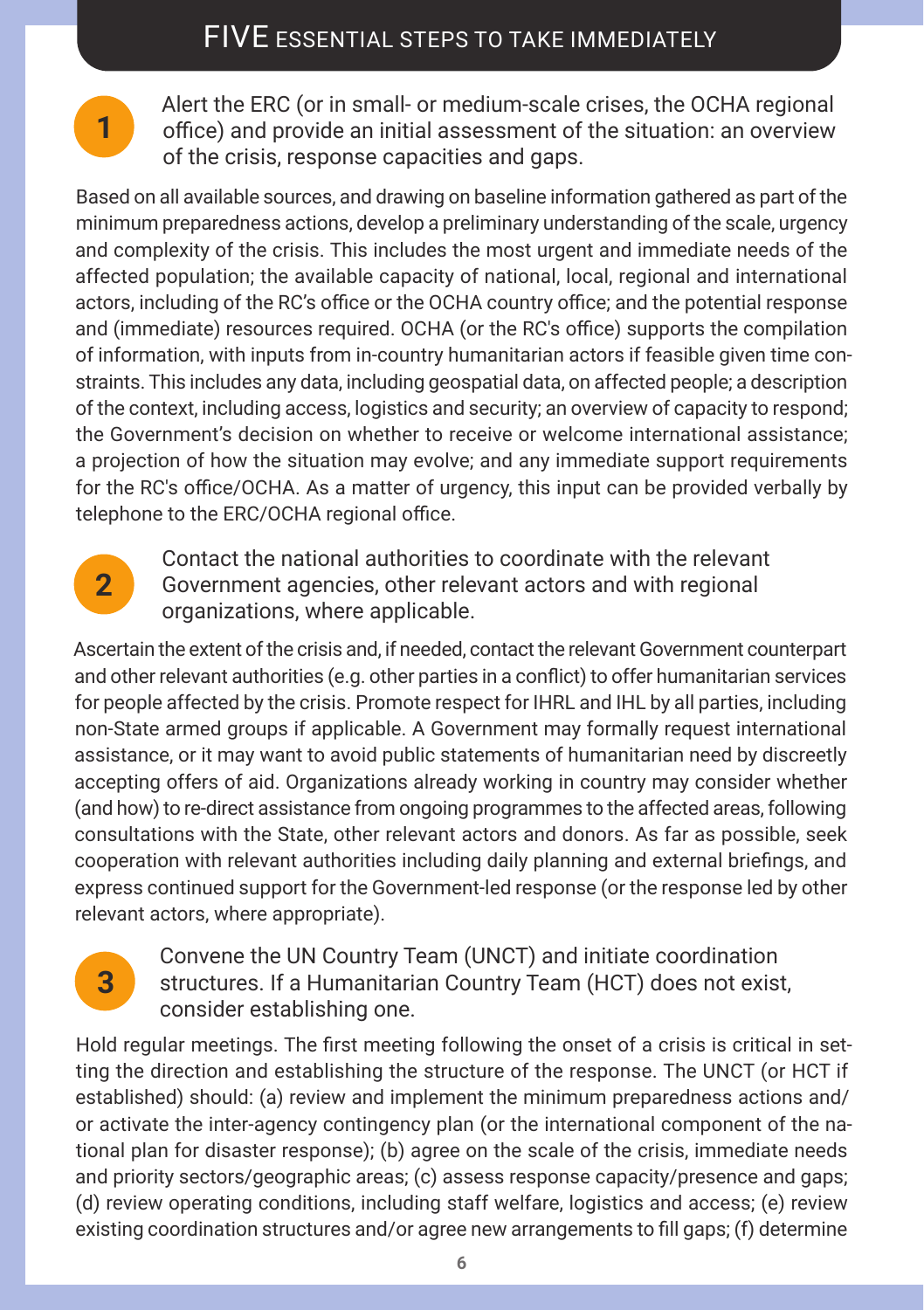initial external support and funding needs, and request surge capacity and funding as required; (g) determine sequence/timing of needs assessments, response planning and monitoring. This may include the immediate preparation of a Flash Appeal or other resource mobilization tools if deemed appropriate; (h) agree daily reporting and public information/ media engagement procedures, including developing a crisis communication plan and key messages for HQ media and advocacy materials; (i) in contexts of high or very high insecurity, a Programme Criticality Assessment (PCA) will be required, and in contexts where it already exists it should be referenced as a result of a change in programmatic conditions (reach out to the PC secretariat for support on this). The RC, in consultation with the UNCT (or HCT), determines the frequency of meetings. In large-scale crises, daily meetings may be necessary. Meeting agendas should focus on the critical issues of the response, particularly delivery. The RC should ensure that the HCT clarifies expectations for leadership on the implementation of the IASC policy on protection, protection from sexual exploitation and abuse (PSEA), accountability to affected people (AAP), gender and gender-based violence (GBV). OCHA (or the RC's office) serves as the secretariat and provides the necessary backstopping and advice, including information collection and analysis to guide decision-making.

> Note: If the RC is also the UN Designated Official for Security, all national and international staff should be accounted for and a Security Management Team meeting convened to discuss critical response activities, the security risk assessment and security capacity.



### **4** Meet with in-country donors, diplomatic corps and International Financial Institutions (IFIs).

The RC's early engagement with donors and in-country diplomatic corps, as well as international financial institutions (IFIs) is critical for indicating (initial) inter-agency funding priorities, funding intentions including bilateral support and use of assets, and to raise the visibility/profile of the crisis. The RC should also maintain an ongoing dialogue with donors on the evolution of needs, results achieved and funding received throughout the response. It is important to keep in mind that the major humanitarian donors tend to take funding decisions within 72 hours of the onset of a crisis.

### **5** Prepare key messages and advocacy outreach

Reach out to the media, and in large/medium-scale crises hold a press conference and issue a press release. Speed is critical in the competitive 24/7 news cycle. A media advisory (invitation) and a press release (one-page summary announcing a significant event) should accompany the press conference and be broadly circulated, in local languages whenever possible. When interacting with the media, RCs must be fast and proactive from the outset, emphasizing support to Government efforts (as well as those of other actors where appropriate). There should be no vacuum for others to speculate what the UN and the humanitarian community are doing or not doing. Convey information in plain, clear language – avoid 'UN speak', alarmist wording or too many statistics. A key consideration is 'do no harm' so that advocacy efforts do not negatively affect access to or the protection of affected people and the credibility of the UN or humanitarian partners.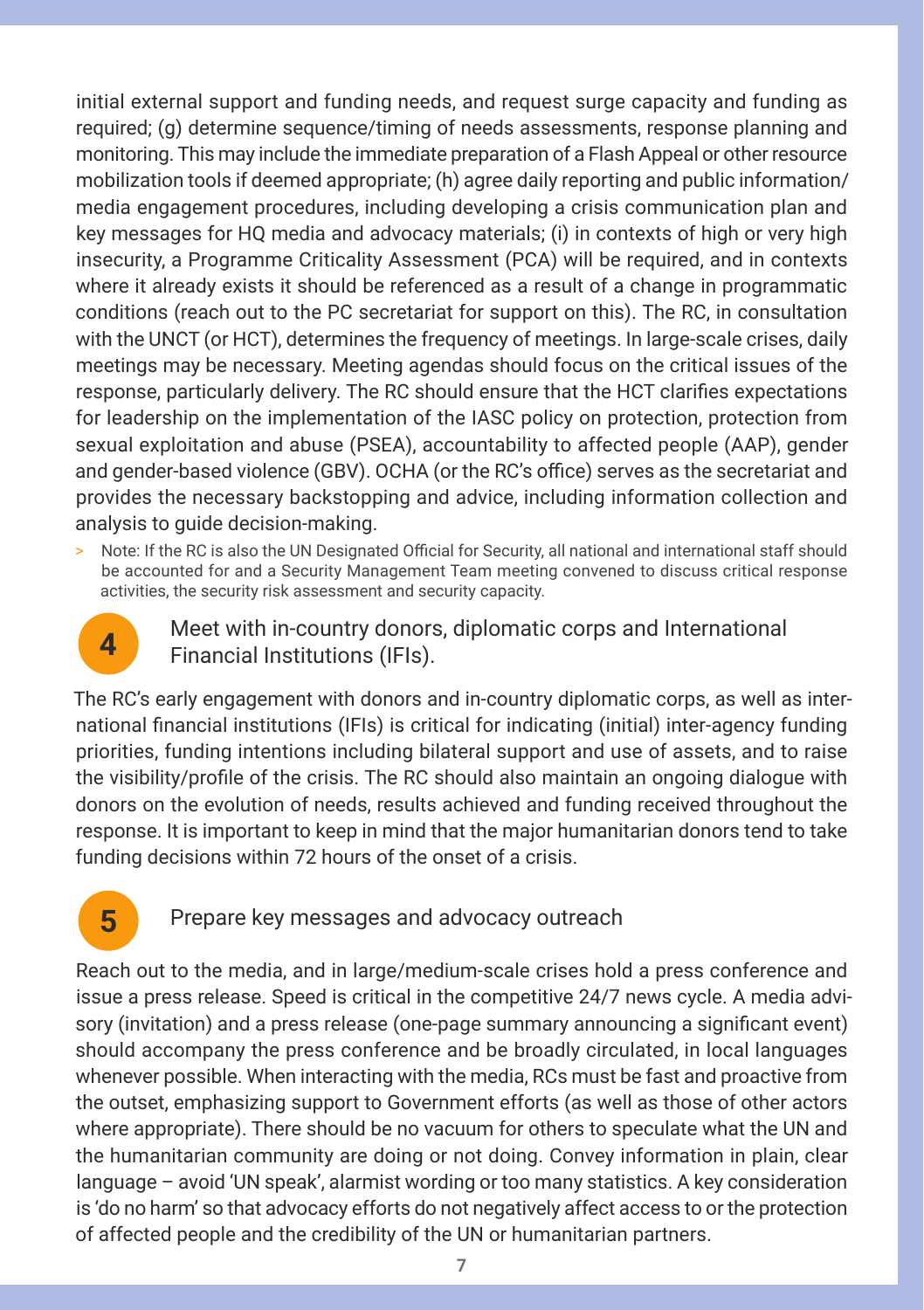# **Humanitarian Coordination at the Country Level**

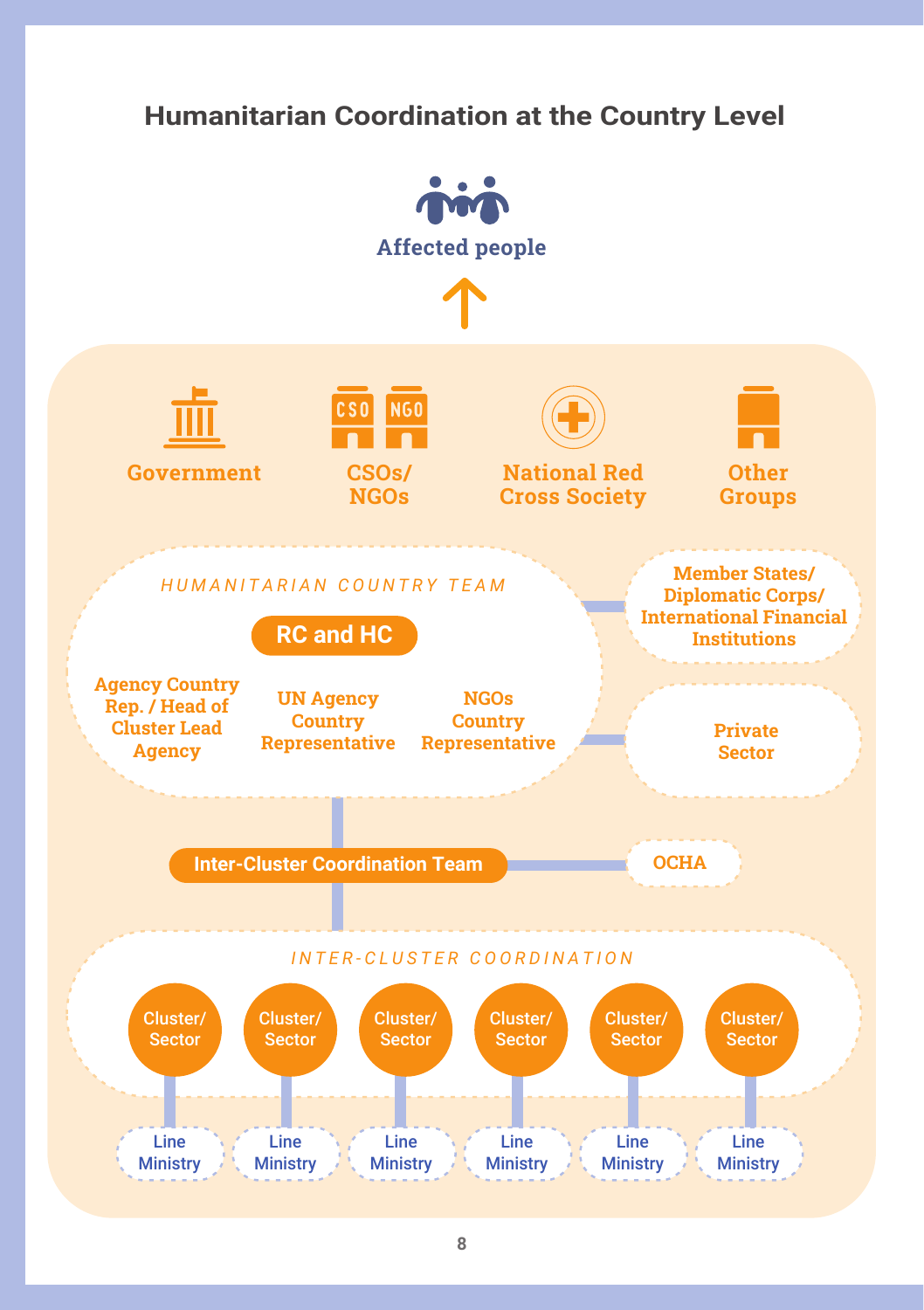

Medical supplies and personal protective equipment arrive at Aden Airport. 2020, Yemen. Photo: OCHA/Mahmoud Fadel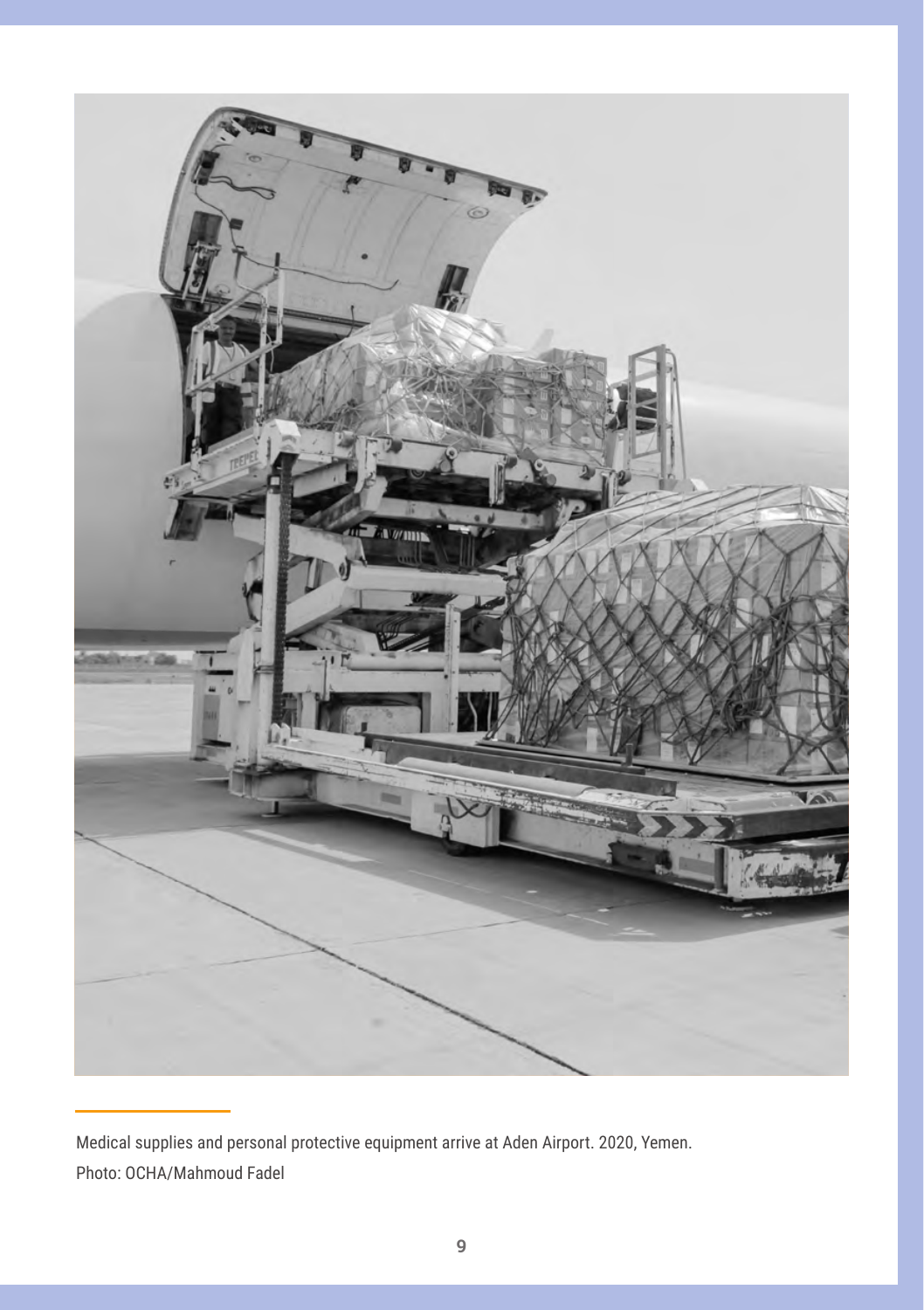

- Alert the OCHA country office or regional office, OCHA HQ (Geneva or New York) and all relevant partners in country.
- Convene the most operationally relevant humanitarian actors to form an HCT.
- Include NGO and Red Cross/Red Crescent Movement representatives in the HCT.
- If you are the Designated Official (DO), convene the Security Management Team (SMT) to assess the security situation and agree on immediate measures; if you are not the DO, support the process through the SMT.
- If the emergency affects UN staff, assets or premises, establish a Crisis Management Team.
- In the case of a large sudden-onset emergency with collapsed structures (earthquake, tsunami, cyclone), alert OCHA and request the mobilization of a UN Disaster Assessment and Coordination (UNDAC) team to coordinate incoming international urban searchand-rescue (USAR) and other emergency teams (e.g. WHO emergency medical teams).

# Prepare a brief overview analysis

• With OCHA support, conduct a preliminary situation analysis to provide a brief overview of the scale and scope of the emergency, based on available information from national authorities, UN agencies, national and international NGOs, civil-society organizations, the International Red Cross/Red Crescent Movement, the media, and other relevant websites and resources (e.g. national disaster management agency website, Global Disaster Alerting Coordination System, ReliefWeb, etc.).

Gī

### Contact and liaise with Government and other relevant authorities

- Contact the Government and other relevant authorities to review national and local capacity to deal with the emergency. In conflict situations this may include contacting non-State actors.
- Identify and determine an authoritative Government (or other authority's) counterpart to coordinate the national emergency response with.
- Ensure Government awareness of the UN and NGOs' commitment to deliver assistance in line with humanitarian principles.
- If necessary and appropriate to the context, offer in-country UN support within the structure of the national disaster management agency or other relevant component for liaison purposes.
- Clarify the Government's intent to declare a state of emergency and any related measures that might impact humanitarian activities.
- In relation to the above, clarify the Government's intent to request, welcome or decline international assistance: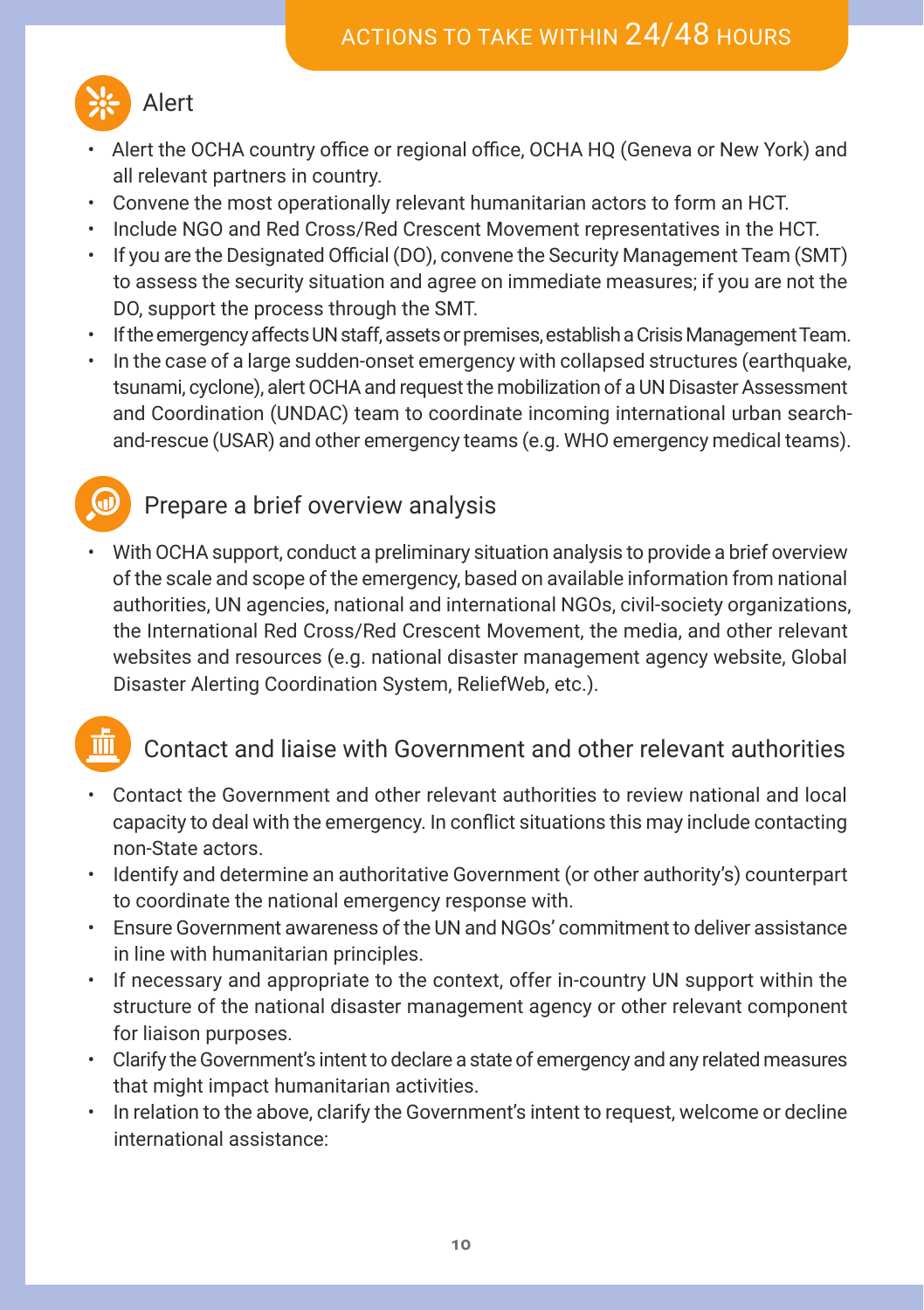# ACTIONS TO TAKE WITHIN 24/48 HOURS

- **–** If the Government requests or welcomes international assistance, outline support options available and request approval for humanitarian workers' entry into the country.
- **–** If the Government declines international assistance, but assistance is nonetheless required, urge in-country humanitarian actors to increase their capacity to respond.
- **–** Or determine any other arrangement in discussion with the Government (e.g. technical support missions, surge team deployments, regional team deployments, single-specialist deployments, etc.).
- In case of an earthquake or collapse of urban structures, encourage national authorities to call for international USAR assistance, preferably from INSARAG members, coordinated by an UNDAC team.
- Clarify and coordinate with the Government any issues related to entry of incoming international humanitarian aid personnel (visa, permits) and of humanitarian aid goods (customs procedures). In conflict situations it may be necessary to engage with non-State armed groups to provide assistance to areas under their control.

# Assess your in-country capacity

Liaise with OCHA and the ERC to help determine whether the initial assessment warrants a Scale-Up activation, and closely monitor this as the situation evolves.

### **UN and humanitarian community in country**

- Based on the situation analysis and the minimum preparedness actions, assess the capacity of your office to coordinate the response.
- In consultation with the UNCT and HCT, review the capacity of the UN and the humanitarian community – international and local actors and NGOs – to respond to the emergency.

### **International surge support**

- Based on the situation analysis, the Government's capacity and in-country humanitarian capacity, assess if an international response is warranted.
	- **–** If available, reassign OCHA staff within the country or request regional support.
	- **–** If additional capacity is required, request additional human resources (surge capacity from your UNCT/HCT).
	- **–** If required, request the deployment of an emergency support team such as OCHA technical staff on international surge and/or an UNDAC team.
	- **–** If needed, request emergency logistical support (transport, base camp, IT) or other specialized expertise (e.g. environment, assessment and analysis, operational support from partners such as the International Humanitarian Partnership, etc.).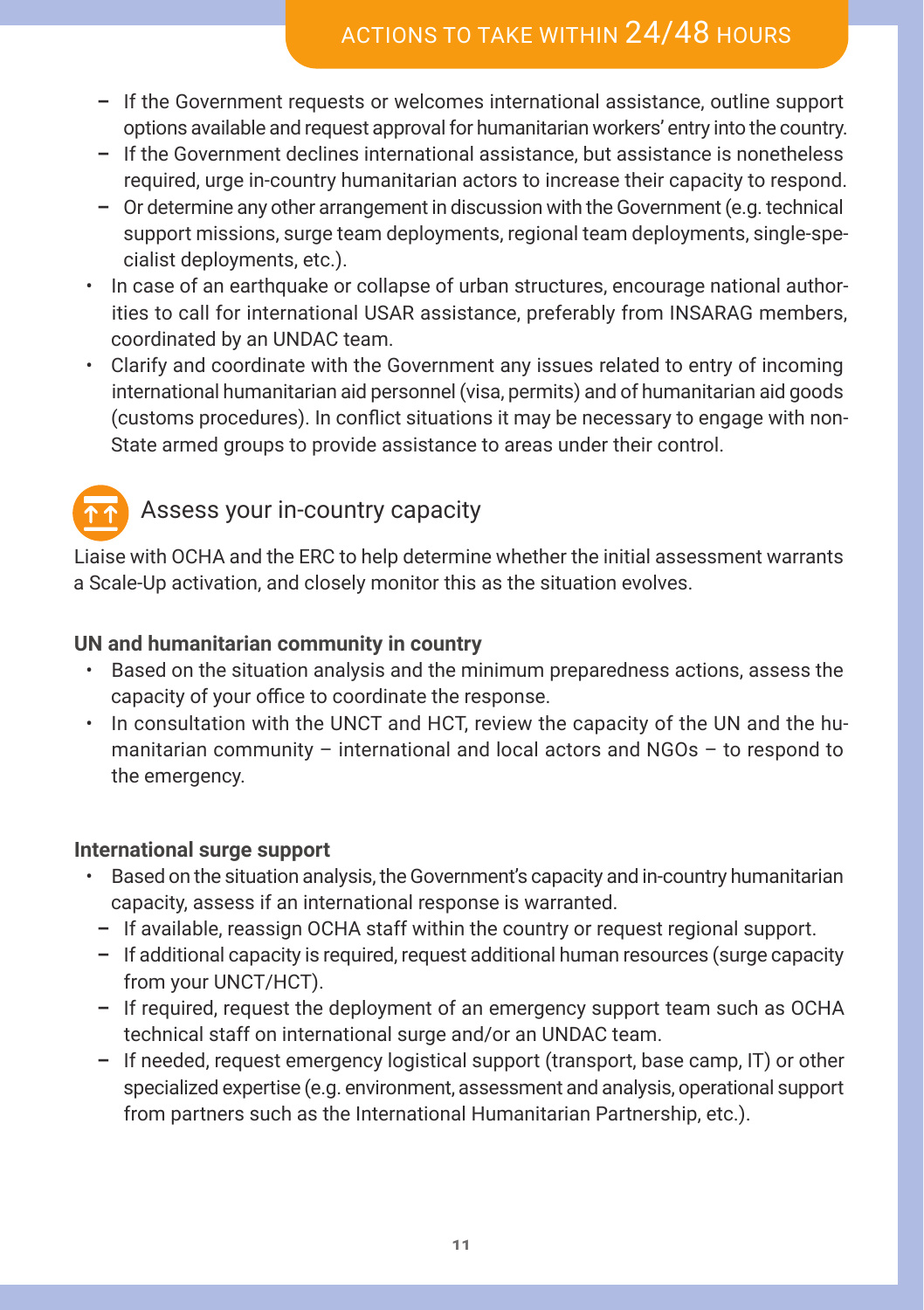# Situation analysis and operational response

- Coordinate response activities through regular meetings with the HCT and with national authorities whenever possible.
- In cooperation with the HCT, prioritize activities according to the security environment. In contexts of high or very high insecurity, conduct a PCA to ensure a legitimate prioritization of UN outputs and to determine acceptable levels of risk for different outputs.
- In disaster contexts, establish regular and frequent joint operational and logistics meetings with the Government's national disaster management agency and competent authorities to coordinate the delivery of national and international aid.
- Ensure collective accountability for protection, PSEA, AAP and GBV.
- In cases of potential impact on natural resources and the environment, liaise with the relevant national authorities (including the Ministry of Environment), the Joint UNEP/ OCHA Environment Unit (JEU) and UNEP.
- Promote shared analysis among humanitarian, development and, where relevant, peace actors to create a common understanding of priority needs, risks, vulnerabilities and capacities.



- Advise the HCT and partners to begin preparations for an initial needs assessment, including an intersectional gender analysis.
- Ensure the HCT is 'data-prepared' and has access to all available georeferenced secondary data sets potentially useful to needs assessments and monitoring.
- Lead an HCT review of secondary data, including information from the preparedness phase and initial feedback from affected populations, national authorities and partners, including women-led organizations.
- Activate the Information Management Working Group (IMWG) to support coordination mechanisms and provide necessary analysis for the HCT.
- Ensure the disaggregation of all data by gender, age and disability type.

### Strengthen access, security and logistics measures

- Remind the Government and other relevant parties of their obligation to ensure the safety and security of humanitarian actors, their premises and assets.
- Request the UN Department of Safety and Security (UNDSS) to assess the requirements for securing UN premises and assets, and seek their advice on how this can be achieved.
- Establish a Logistics Cluster to coordinate and cooperate with national authorities and other humanitarian actors.
- Request the Government to provide logistical assistance for site visits and assets, if required.
- Request UNDSS to deploy security advisers, if needed.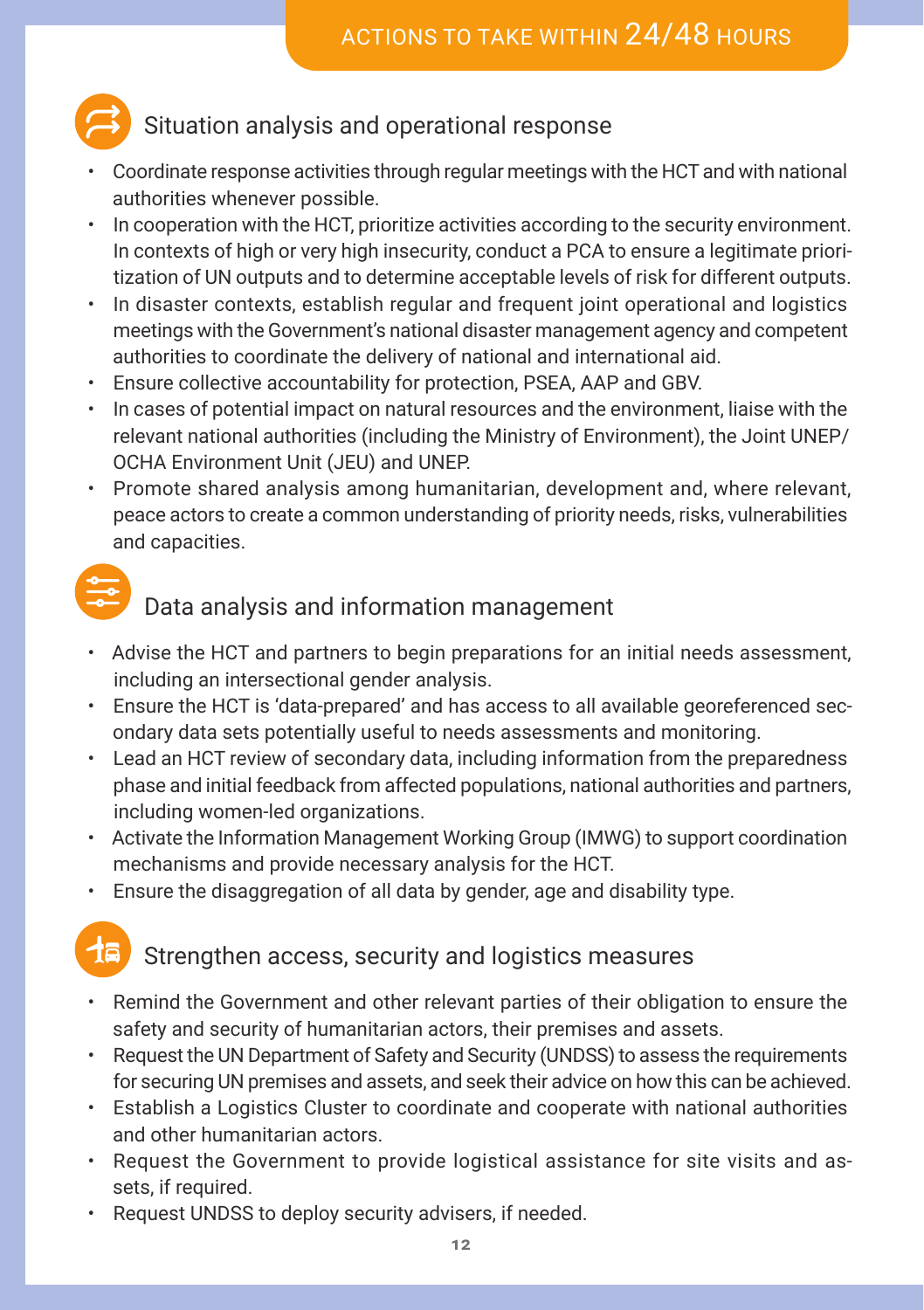- Establish liaison with all parties for the purpose of safeguarding humanitarian principles and allowing and facilitating access.
- Establish high-level dialogue with military actors relevant to the specific context (natural disaster or conflict). Assess and recommend necessary and relevant civil-military (CIVMIL) coordination structures.
- If military or civil defence assets (MCDA) are required to meet an identified gap in the humanitarian response, and national MCDA are inadequate (or likely to be inadequate) to address needs or there is likely to be an extended need for MCDA, ask national authorities if the UN system can mobilize foreign MCDA. If accepted, request OCHA to coordinate MCDA mobilized from international sources.



## Establish inclusive humanitarian coordination structures:

- In consultation with the HCT, review contingency plans (national and inter-agency) and existing coordination mechanisms for response.
- If appropriate, use national coordination mechanisms, where these exist.
- In consultation with the HCT, assess the need to activate clusters, agree which clusters should be established and which agency/organization(s) should lead them based on identified priority needs/gaps, coordination capacity and operational presence. Ensure cluster lead agencies provide dedicated coordinator and information management capacity.
- In consultation with the HCT, ensure subnational coordination mechanisms are located as close as possible to the response area. Encourage strong coordination with and support for local government coordination structures where feasible and appropriate.
- Ensure that existing PSEA mechanisms are fully implemented and, where necessary, adapted to the new operational context.
- Ensure PSEA is raised upfront in all discussions as early as possible with all partners at all forums.
- Ensure community engagement is included as part of the agreed formal coordination architecture, and linked to other coordination and operational networks.
- Encourage outreach to affected communities and meaningful participation of affected people in all their diversities, as well as the establishment of easily accessible feedback mechanisms to report discriminations or breaches in accountability.



# Ensure the centrality of protection

- Promote respect for IHL and IHRL by all parties, including non-State actors. Remind the Government and other relevant actors of their obligations with regards to the UN Charter, applicable Security Council resolutions, and IHL and IHRL.
- Encourage the Government to respect, protect and fulfil the rights of all people in its territory in accordance with its obligations by invoking applicable domestic, regional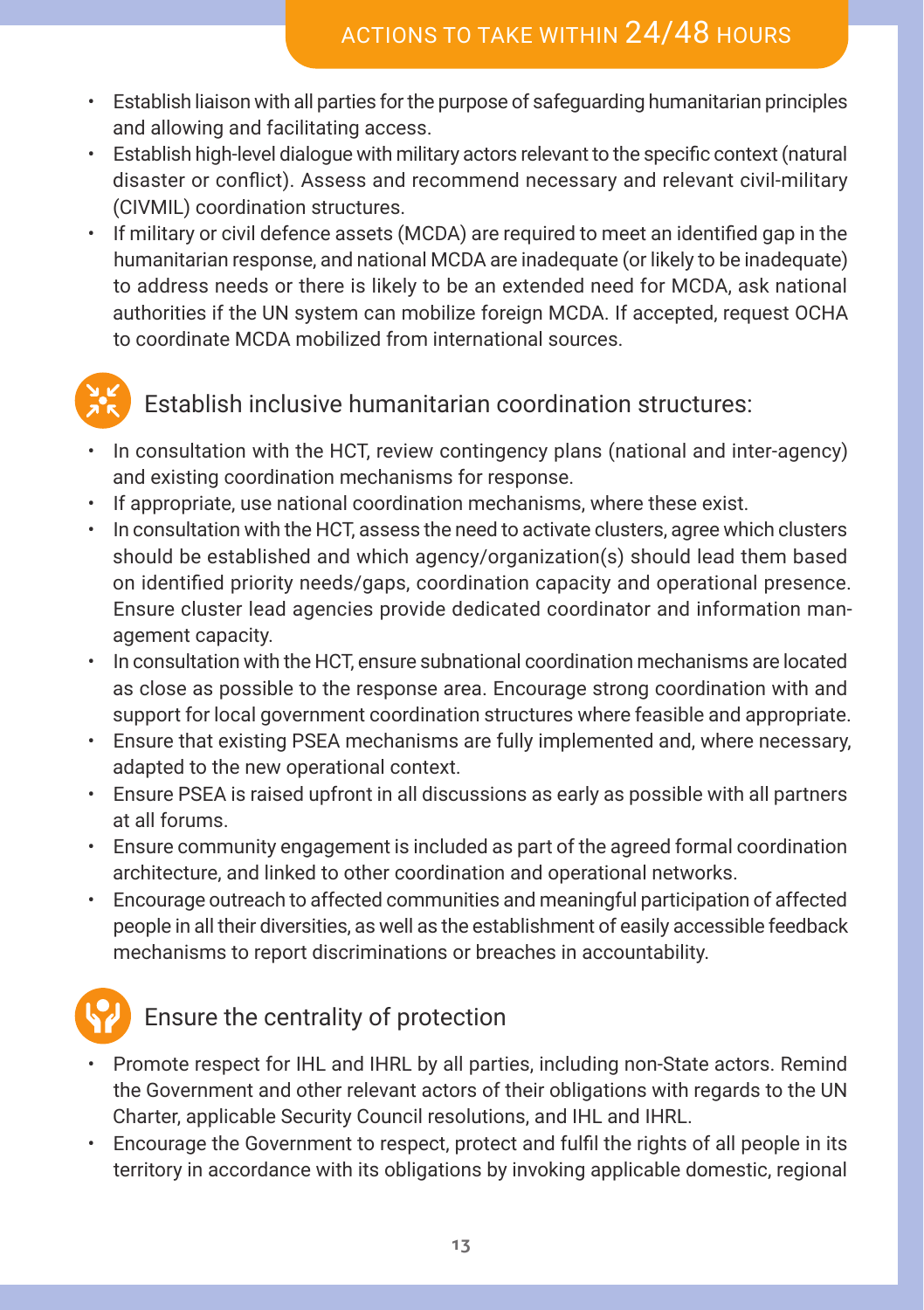and international legal instruments, including in respect of marginalized groups and people at risk.

- In consultation with the HCT, identify immediate priorities and actions aimed at enhancing protection outcomes for affected people, including protection from GBV.
- Encourage the Government to appoint focal points for protection and human rights.

# Advocacy and key messaging

- Develop clear and concise key messaging to share with the HCT on the UN's positioning based on your information overview and preliminary findings.
- Lead and coordinate high-level advocacy efforts to address priority protection concerns, and ensure complementarity in UNCT/HCT messaging to address protection risks and violations.
- Ensure the release of at least one situation report per day (for the initial period) to inform stakeholders of ongoing activities.
- If relevant, recall the legal framework (IHL and/or IHRL) and obligations of parties.

### Resource mobilization and donor/Member State relations

- Ascertain donor intentions by maintaining close contact with key donors and embassies in country.
- In countries with an established Country-Based Pooled Fund (CBPF), launch a call for proposals.
- Consider requesting and utilizing OCHA's Emergency Cash Grant for immediate funding of up to US\$100,000.



(5

### Effective media communication

- Agree on who speaks to the media. If your office has limited capacity, request surge capacity from OCHA.
- Hold a press conference. Whenever possible, do this jointly with national authorities.
- Issue a press release and/or an official statement.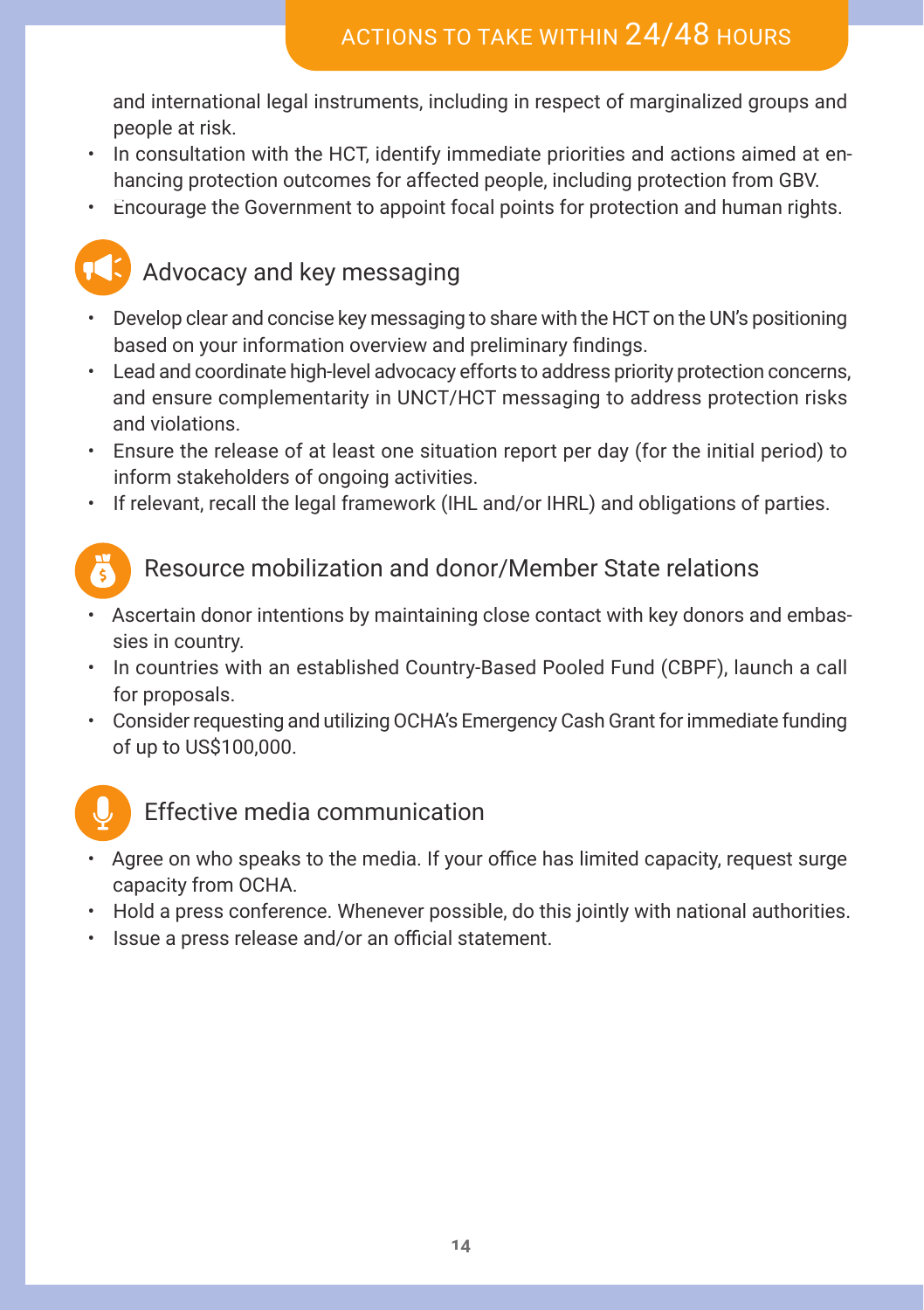

An overview of the National Center for Epidemiological Emergencies and Disasters warehouse in Mexico. 2020, Mexico. Photo: CENACED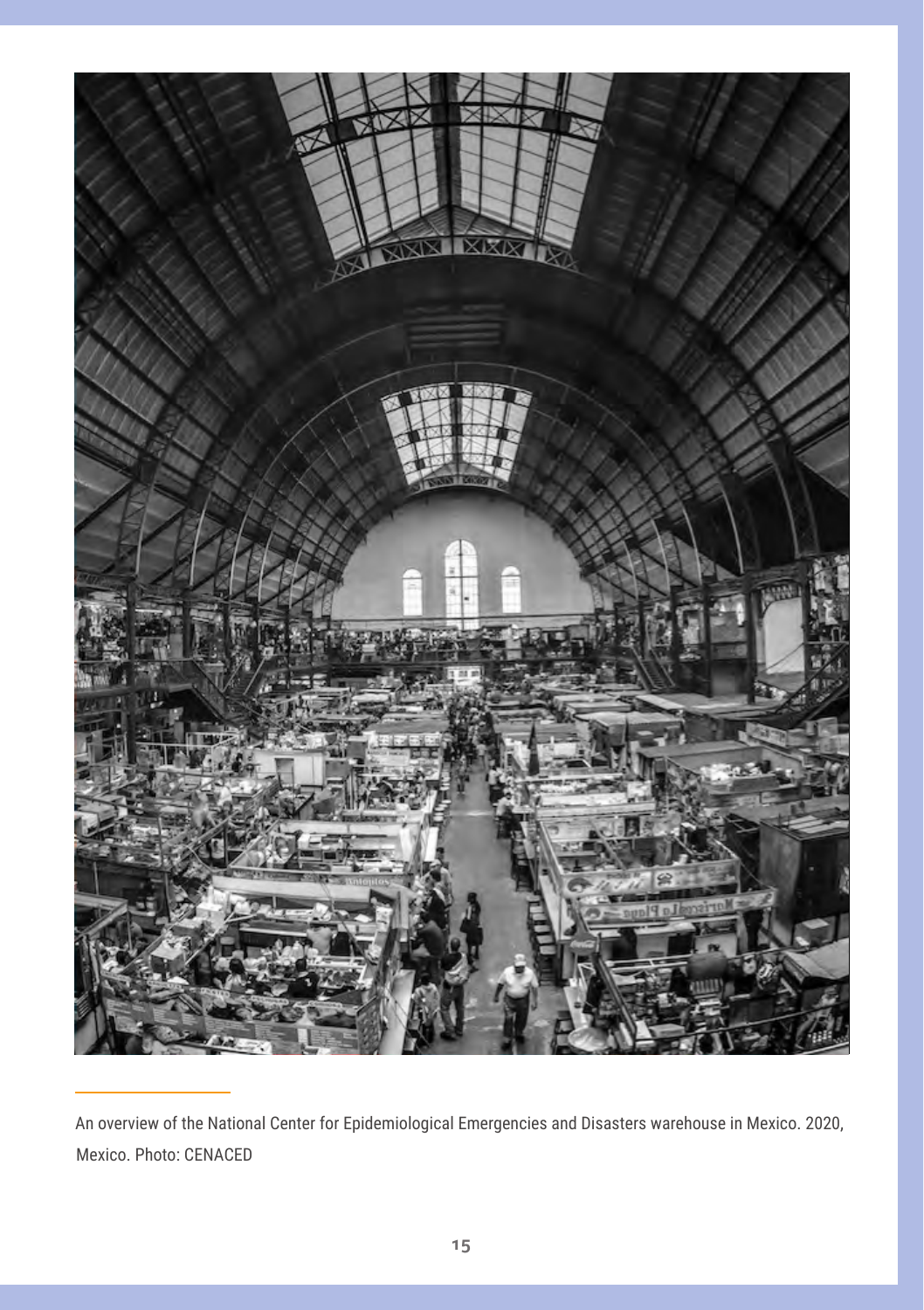

### Coordination with Government or other relevant authority

- Establish daily briefings: coordination and operational planning meetings with Government or other relevant counterparts where feasible.
- Where appropriate to the context, hold regular joint briefings for all humanitarian partners (both local and international).



# Capacity assessment

- Where needed, request expertise from existing national mechanisms provided by in-country and regional UN offices and programmes.
- Determine, in consultation with OCHA, the Terms of Reference for international responders (UNDAC missions, Stand-by Partnership Programmes, etc.) and all international surge support.



# Coordination structures

- Open direct dialogue with relevant NGO coordination forums, and engage a diverse group of representative national and international NGOs, women- and youth-led organizations, organizations of persons with disabilities, civil-society organizations, community leaders and national Red Cross/Crescent Societies in promoting and supporting local response.
- Ensure effective collaboration between the HCT, the Inter-Cluster Coordination Group (ICCG) and the IMWG – and, where established, the Cash Working Group, Assessment and Analysis Cell, etc. – in support of operations and planning.
- Strengthen coordination structures and capacity at sub-district level and establish UN hubs, where necessary, in coordination with local government structures.
- Establish networks and coordination structures for private sector engagement if relevant.
- If required, establish humanitarian civil-military coordination mechanisms.
- Strengthen existing PSEA mechanisms with a high-level PSEA Strategy and Action Plan to oversee coordinated and collective PSEA initiatives. Where possible, recruit a dedicated PSEA Coordinator to support your PSEA work. Ensure collaboration with the GBV sub-sector to build on existing GBV referral pathways for SEA victim/survivor assistance.
- Strengthen community engagement and ensure functioning mechanisms for obtaining immediate feedback from affected communities as part of overall efforts towards AAP. Ensure meaningful and safe engagement and consultation across all gender and age groups and diversities.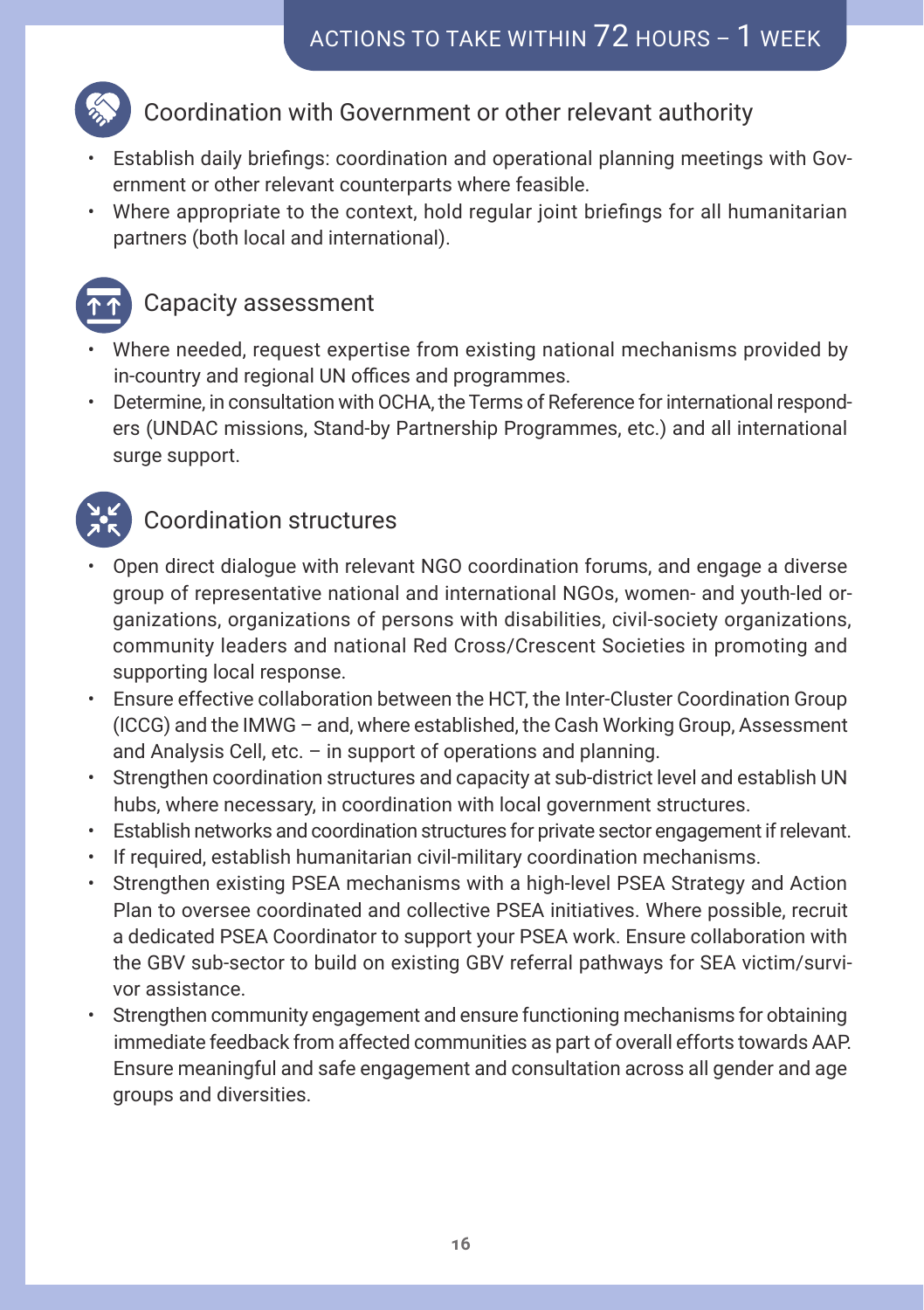# Ensure the centrality of protection

- Ensure that protection is at the forefront of HCT strategic planning and decision-making.
- Foster collaboration among humanitarian actors so as to enable shared analysis, identification of priorities and immediate actions aimed at enhancing protection outcomes for affected people.



### Strengthen access, security and logistics measures

- Lead and coordinate high-level advocacy efforts to influence combatant behaviour to enhance humanitarian access and to uphold IHL obligations.
- In consultation with the HCT, identify which State and/or non-State actors influence access to affected populations, and lead the implementation of a strategy to enhance access.
- Identify relevant stakeholders and engage in humanitarian negotiations (directly or indirectly) at local level to help facilitate access in areas of concern.
- In contexts of high or very high insecurity, a PCA should be conducted if not already complete.



# Initiate the Humanitarian Programme Cycle

- Ensure that key stakeholders use situational analysis updates and products to inform decision-making.
- Initiate the Humanitarian Programme Cycle (HPC) starting with an analysis of the scope and severity of the emergency.
- Establish an Assessment and Analysis Cell (in sudden-onset emergencies) or an Assessment and Analysis Working Group (or an IMWG with analysis capacities) as part of inter-agency coordination mechanisms at the outset of the HPC.
- Ensure agencies, clusters/sectors and organizations have the requisite capacity (staff and resources) for dedicated joint needs and response analysis and planning, and request further surge support (OCHA, UNDAC) if required.
- If warranted, urge national authorities and/or humanitarian partners to conduct an environmental impact assessment as quickly as possible, and request support from the JEU.



# Planning and operational response

- Lead consultations to develop a comprehensive needs-based strategy for the humanitarian response. This could be articulated through a funding appeal (a humanitarian response plan or a Flash Appeal).
- In consultation with the HCT, ensure there is sufficient capacity in country to address the specific needs related to age, disability, gender, HIV/AIDS, psychosocial support and other diversities in the response, as well as technical expertise on cash coordination, civil-military coordination and environmental emergencies.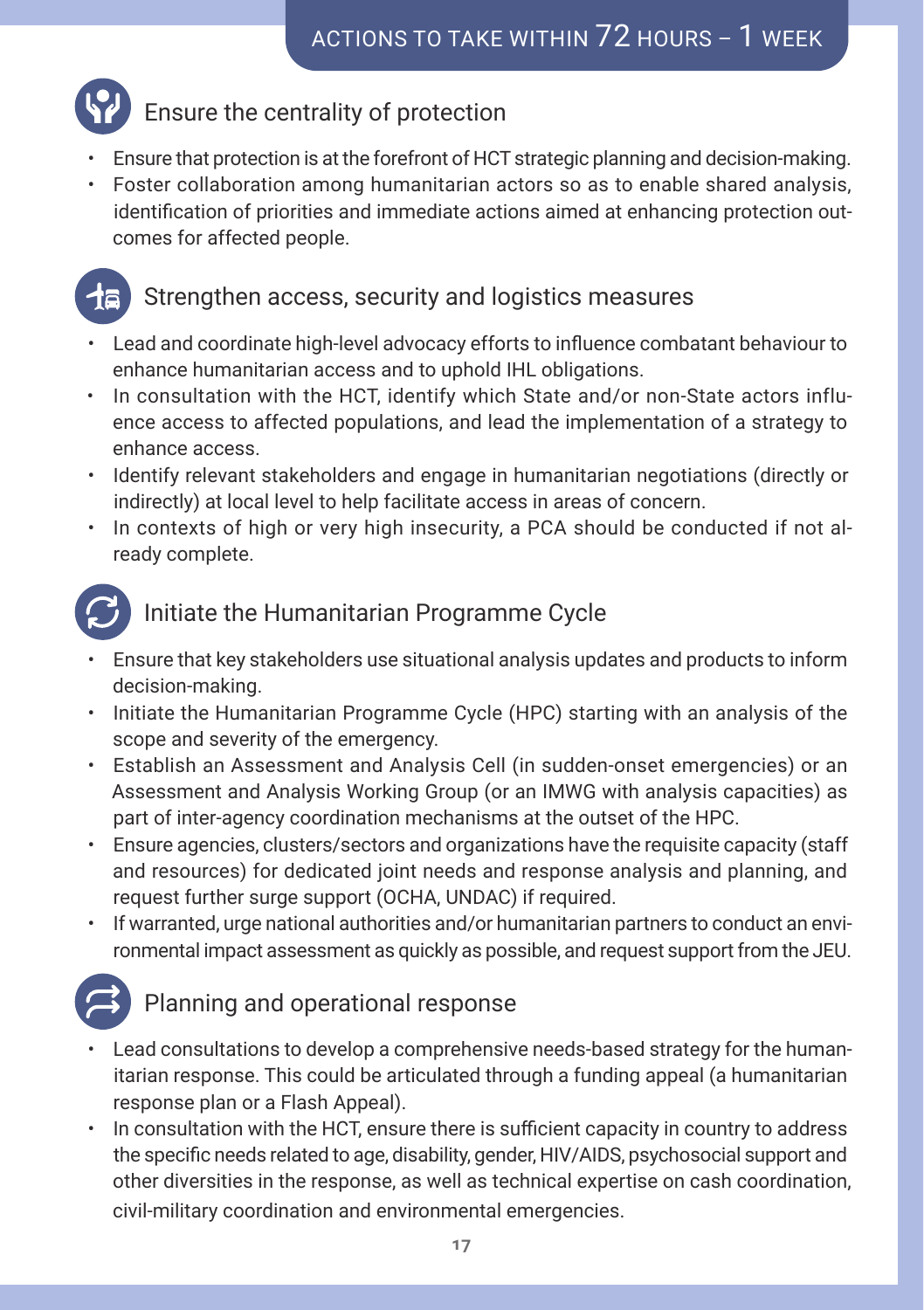

### Resource mobilization and donor/Member State relations

- Lead and coordinate inter-agency advocacy and fundraising efforts.
- Convene a donor meeting or regular forum to exchange information with the diplomatic corps and IFIs.
- In consultation with OCHA, lay out all resource mobilization options. With the HCT and the ERC, assess the need for a Flash Appeal or CERF application and develop a resource mobilization plan.
- Explore the options for other agency-specific emergency funding mechanisms, e.g. OCHA Emergency Cash Grant, UNDP Immediate Response to Sudden Crisis (TRAC 1.1.3 Category II Resources).



# Advocacy and key messaging

- Ensure clearance processes are in place for UN-issued reports, including a mechanism for sharing and informing the Government of public UN reports before their release.
- Establish a system to receive updates from all relevant UN agencies and HCT members to inform your daily reporting and key messaging.
- As relevant, recall the legal framework (IHL and/or IHRL) and obligations of parties.



• Establish an emergency public information team to develop a crisis communication plan.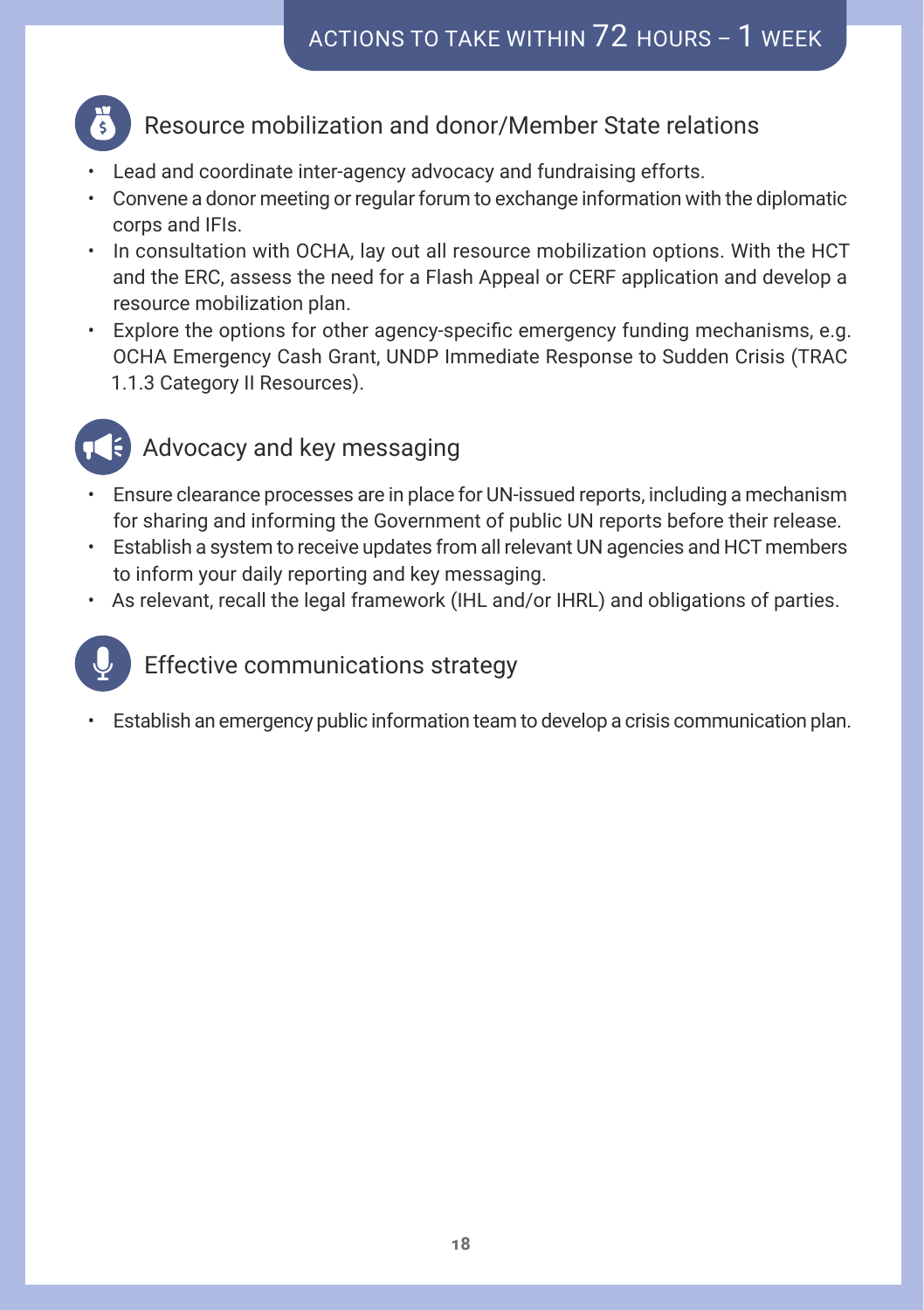

# Strong relations with Government

- Obtain a clear list of priority needs, and the technical support and assistance that the Government is requesting from the international community, and update regularly.
- Engage and maintain dialogue with all relevant stakeholders and humanitarian actors, including national and local authorities.
- Ensure strong coordination and communication with sub-district authorities, where applicable.
- Ensure all UN agencies maintain close engagement with their ministerial counterparts.
- Promote regular discussion of humanitarian principles and standards between national and international actors to help create shared understanding.
- Encourage close coordination (where possible) between humanitarian actors and authorities at the local and district levels.



- Lead and coordinate high-level advocacy efforts to address priority protection concerns, and ensure complementarity in UNCT/HCT messaging to HQ.
- Lead, in consultation with all relevant actors, reviews of existing coordination architecture and, if necessary, the establishment of coordination structures/mechanisms in support of relief efforts (this may include a request to establish an HCT and associated subsidiary bodies and to activate/deactivate clusters or sectors).



• Where appropriate, ensure that incoming international responders complement existing and established national/local response capacities and mechanisms.



# Coordination structures

- Ensure that only necessary coordination mechanisms are established to avoid over-proliferation of entities.
- To the extent possible, support and promote national and local response mechanisms.
- Foster the importance of collective accountability and shared responsibility among HCT members.
- Encourage joint field missions among HCT members and ad hoc joint HCT-ICCG meetings.
- Ensure overall coordination architecture is reviewed annually to maintain its relevance, and clusters and the ICCG conduct self-assessment performance reviews to assure quality.
- Insist cluster lead agencies represent their cluster as well as their agency and that clusters have dedicated staff.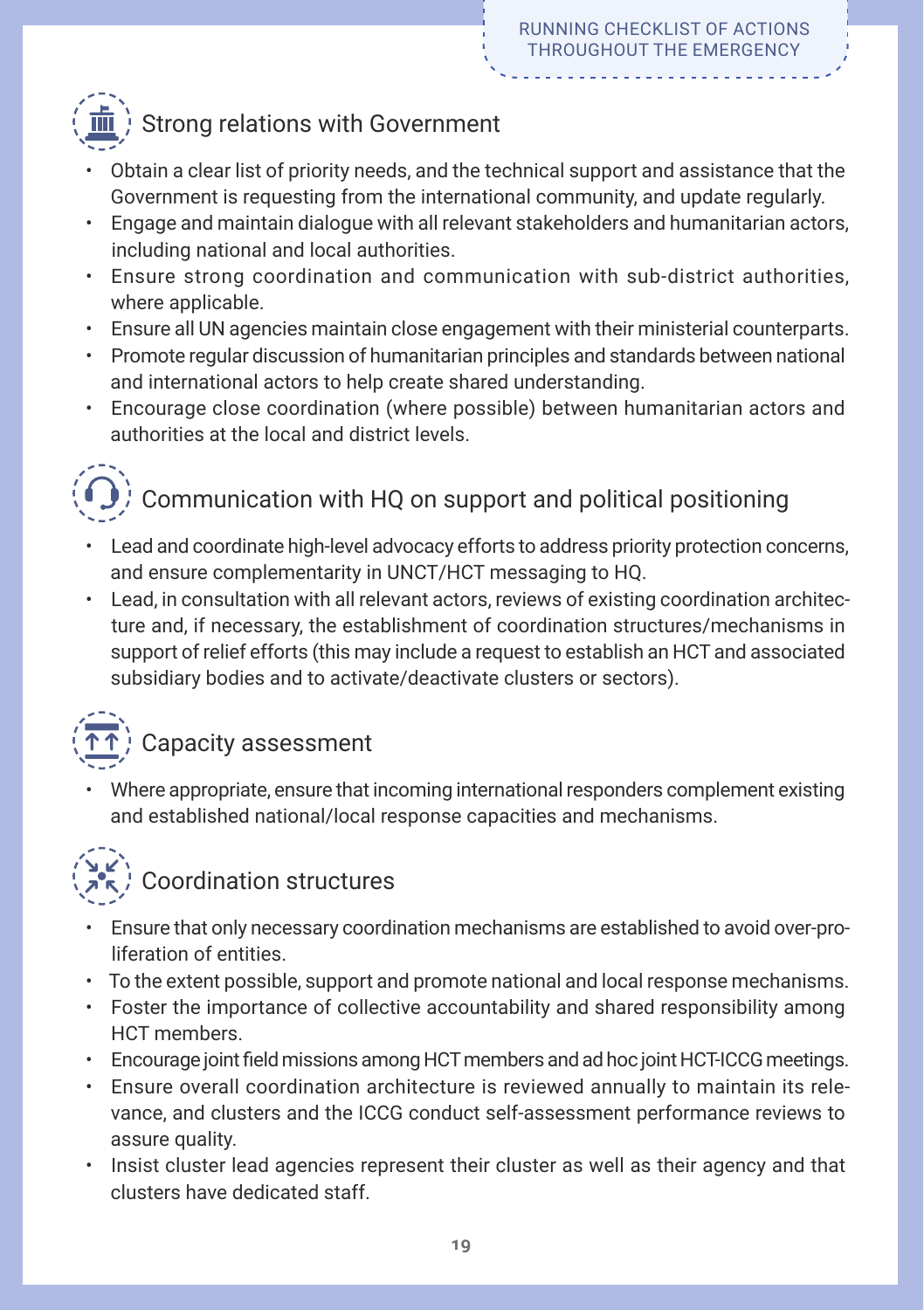- Promote representation of national NGOs in coordination bodies (HCTs, clusters, etc.) and ensure they are supported to fully participate in coordination processes.
- Encourage UN agencies and international NGOs to engage in partnerships with local and national NGOs based on mutual respect and the Principles of Partnership.
- Support NGOs, State welfare departments and health-care providers to make services and distributions inclusive and accessible to all age groups.
- Advocate for mental health and psychosocial support to be included as a cross-cutting issue in the humanitarian response, including in the cluster response and HPC processes.
- Ensure implementation of the PSEA Strategy and Action Plan, including the delivery of staff training and awareness-raising programmes on PSEA and protection.



# Centrality of protection

- Promote respect for IHL and IHRL by all parties, including non-State actors. Remind all parties of their obligations to meet the basic needs and rights of all affected people without discrimination.
- Encourage all parties to allow and facilitate relief activities. To gain acceptance, explain the strictly humanitarian nature of these activities (e.g. by referring to the humanitarian principles).
- In consultation with the HCT, ensure protection priorities are identified and addressed in strategic humanitarian planning and decision-making. Promote a collaborative approach to enable collective analysis and action to enhance protection outcomes for affected people, harnessing the diverse mandates, knowledge and expertise of humanitarians and other actors. Seek regular in-depth protection analysis from the Protection Cluster and other international and national actors.
- Lead and coordinate the high-level advocacy efforts of relevant humanitarian organizations in country to address protection concerns, including private and/or public advocacy with parties to conflict to promote respect for IHL and IHRL.
- Ensure the centrality of protection against GBV, child protection, protection against mines and explosive ordnance, and rights linked to housing, land and property.



- Establish a fully staffed and well-functioning Assessment and Analysis Cell or Working Group.
- Encourage the disaggregation of all data by gender, age and disability type.
- Agree on information management (IM) coordination structures, including for humanitarian indicators and plans for the Humanitarian Needs Overview (HNO) and response analysis. Make sure IM products are available (data-sharing mechanisms and schedules; inter-agency assessment and analysis coordination and support; contact lists; Who does What, Where (3W) products; and visual displays of relevant information) and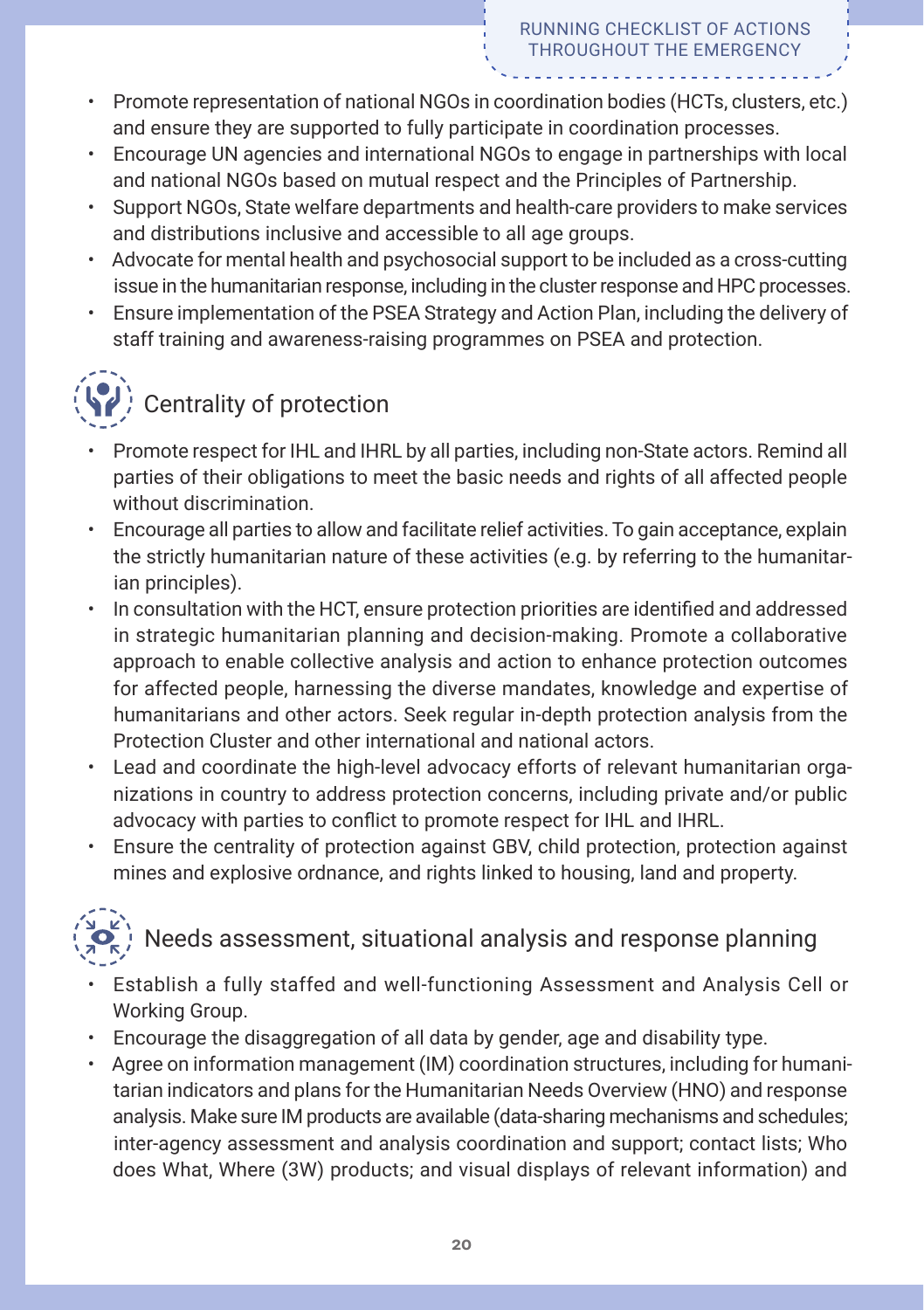Common Operational Data sets (CODs) are maintained according to COD guidance (the RC is responsible for the final endorsement of CODs).

- Implement IASC Operational Guidance on Coordinated Assessments in Humanitarian Crises and emphasize the importance of data sharing and agency and cluster/sector engagement in joint analyses.
- Implement capacities to ensure that the needs assessment, situational analysis and response planning are risk informed.
- Ensure that all people in need identified in the HNO are considered from the outset in the Humanitarian Response Plan (HRP), given that their needs are 'humanitarian' by definition and their severity has been ascertained by analysis in the HNO.
- Encourage all humanitarian personnel to assume GBV is occurring and threatening affected populations, and take actions regardless of the presence or absence of concrete 'evidence'.



- Ensure that access constraints are identified and monitored.
- Ensure the timely endorsement of analysis outputs, response plans and monitoring frameworks; make sure that monitoring systems allow for ongoing analysis of changes in humanitarian conditions and needs, together with progress towards outcomes.
- Ensure that accessible feedback mechanisms for accountability breaches are being established and monitored and that complaints are being acted upon.
- Lead on the development of a collective monitoring and evaluation process for humanitarian, development and peace actors that, as far as possible, builds on existing arrangements.



# $\left( \epsilon \right)$  Advocacy and key messaging

- Advocate for safe, timely and unhindered access.
- Lead on building and implementing an advocacy strategy on preventing ongoing or risks of violations of human rights and IHL. Support NGO advocacy on common protection policies as well as upholding the international legal framework.
- Promote a people-centred approach that is inclusive of all segments of the population, integrating gender analysis, disability inclusion, and the needs of older persons, youth and children, ethnic minorities, refugees, migrants and other marginalized groups.
- Promote all sectors' inclusion of risk-mitigation efforts as laid out in all IASC guidelines, including for Integrating Gender-Based Violence Interventions in Humanitarian Action.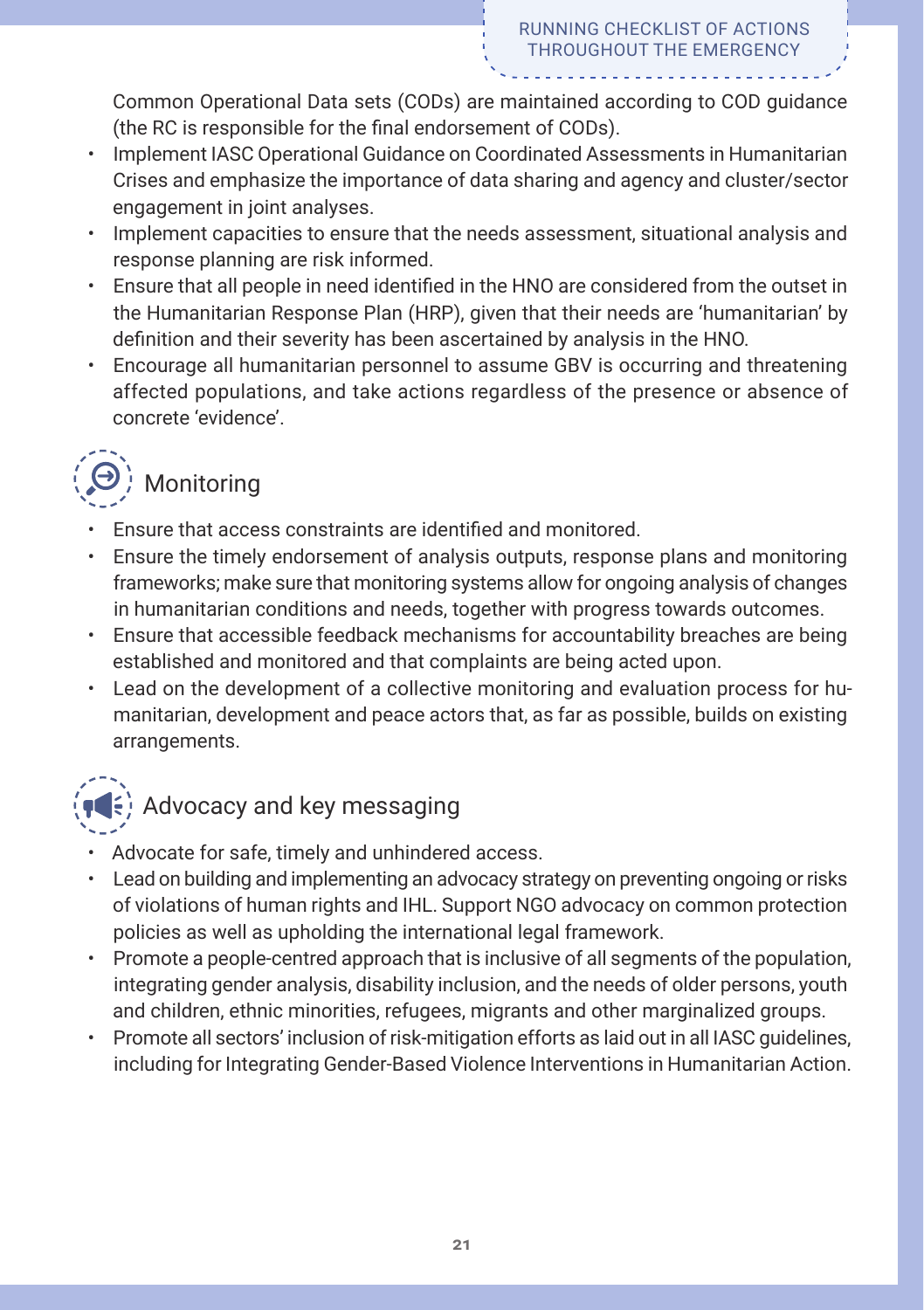# Strengthen access, security and logistics measures

- Raise concerns with all parties (including armed actors) about impediments to access, the protection of civilians, and the safety and security of humanitarian staff and facilities. Speak out on IHL and human rights violations, as appropriate.
- Ensure coherence among humanitarian actors on the use of military assets (including armed escorts) and engagement with parties to conflict.
- Promote and facilitate a strategic and coordinated approach to access.
- Track and monitor access constraints with a focus on the impact on the population in need.
- Regularly engage NGOs and other actors to understand issues related to bureaucratic and administrative impediments, and to seek adequate solutions.



# Resource mobilization and donor/Member State relations

- Keep an overview of funding requirements, unmet needs and the impact of insufficient funding.
- Collect intelligence, with support from the HCT and humanitarian partners, on donor priorities and funding mechanisms (to inform fundraising and advocacy efforts).
- Fundraise with donors, both locally and in capital cities, in close consultation with OCHA and the HCT.
- Based on needs identified in the HNO and an explanation of how these needs will be addressed in the HRP, trigger humanitarian funding mechanisms according to the scope and type of emergency.
- Use CBPFs as an important source of direct, flexible funding for local and national NGOs, and implement support processes to ensure more NGOs are eligible for pooled funds. Ensure that the CBPF advisory board includes local actors, women-led organizations and other organizations representing affected populations.
- Track the percentage of funding going to local actors, including to women-led civil-society organizations and programming for Gender Equality and the Empowerment of Women and Girls.



- Use social media to promote key messages in adherence with UN social media guidelines to avoid any unwanted consequences for operations or relations with the Government, other relevant actors and key partners.
- Ensure regular inputs to HQ mechanisms, such as daily press briefings, to maximize global advocacy support.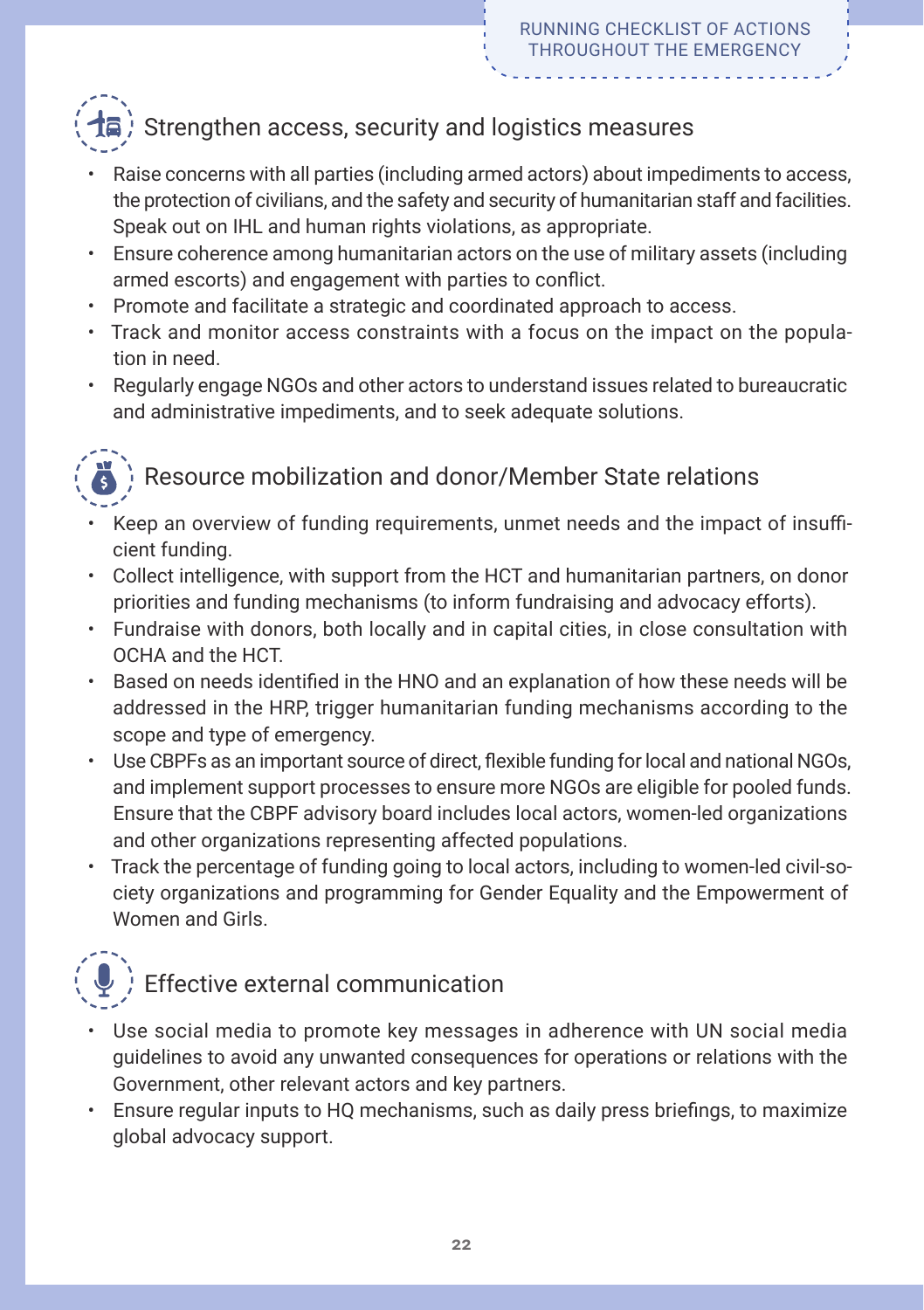

# Humanitarian and development collaboration

- Depending on the context (including existing coordination mechanisms or planning frameworks), convene relevant humanitarian, development and, where appropriate, peace actors to discuss medium- and longer-term priorities and strategies to bridge emergency response with longer-term interventions.
- If necessary, this could include setting up a joint HCT-UNCT mechanism and ensuring coordination with other development partners, such as bilateral donors and IFIs in country.
- In consultation with the Government, key implementing agencies/organizations and bilateral donors, agree on priority areas or 'collective outcomes'.
- Determine the targets to be achieved in each of these areas (e.g. food insecurity, access to basic social services) and the activities required to achieve them. Consider how these activities can be planned for in existing planning frameworks.
- Lead the development of a financing overview to bridge short-term humanitarian programming with longer-term development interventions towards agreed priorities.



This guide will be updated periodically to take into account feedback from Resident and Humanitarian Coordinators and further developments in IASC policy and guidance. Feedback and comments should be sent to OCHA's Humanitarian Leadership Strengthening Section: [hlss@un.org](mailto:hlss%40un.org?subject=). The document is also available at [interagencystandingcommittee.org.](https://interagencystandingcommittee.org)

#### Editing and Graphic Design: OCHA

The designations employed and the presentation of material in this publication do not imply the expression of any opinion whatsoever on the part of the Secretariat of the United Nations concerning the legal status of any country, territory, city or area or of its authorities, or concerning the delimitation of its frontiers or boundaries.